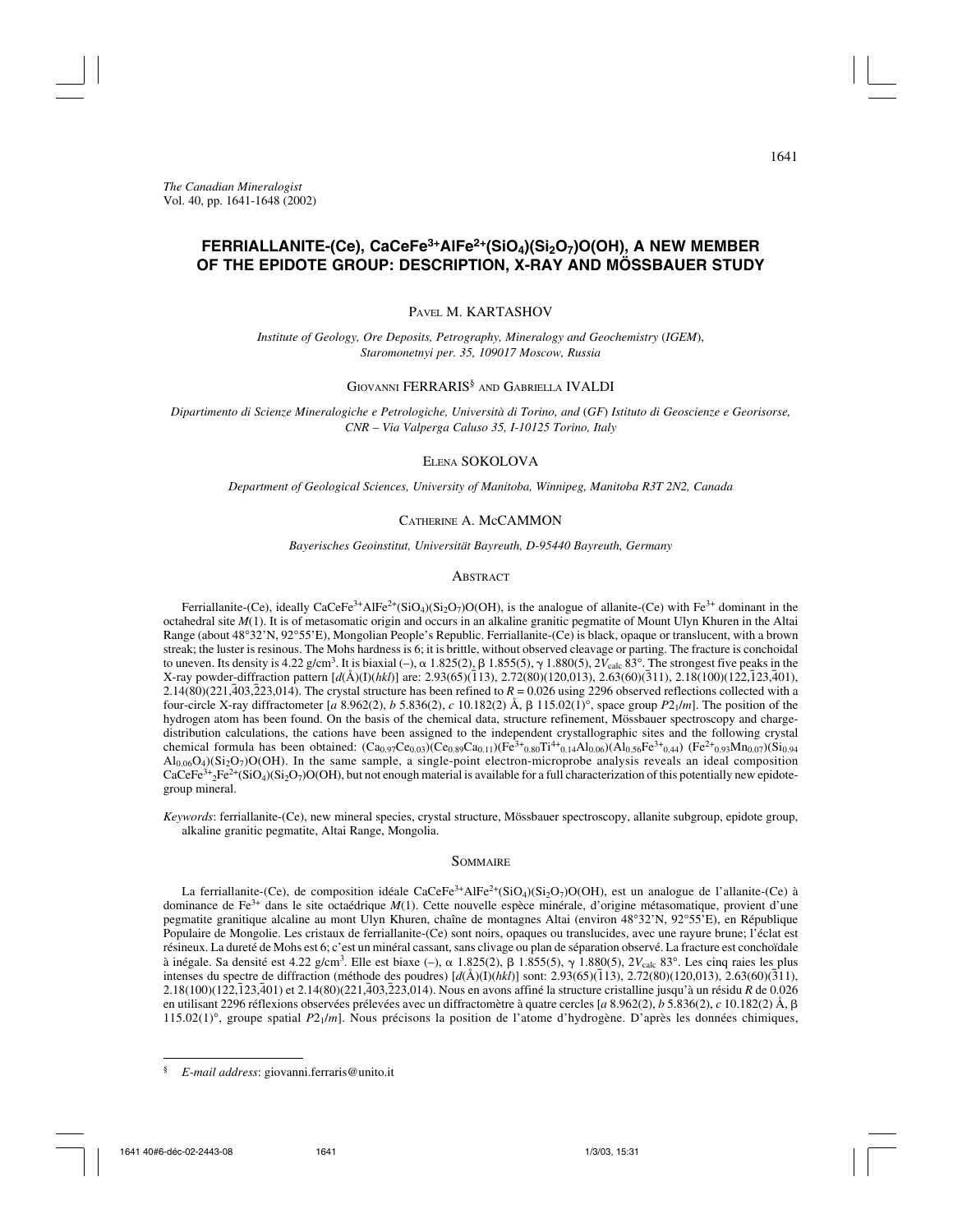l'affinement de la structure, la spectroscopie de Mössbauer et les calculs de la distribution des charges, nous avons pu attribuer les cations aux sites cristallographiques indépendants, et nous obtenons la formule cristallochimique suivante:  $(Ca_{0.97}Ce_{0.03})(Ce_{0.89}$  $Ca_{0,11}$ )(Fe<sup>3+</sup><sub>0.80</sub>Ti<sup>4+</sup><sub>0.14</sub>Al<sub>0.06</sub>)(Al<sub>0.56</sub>Fe<sup>3+</sup><sub>0.44</sub>) (Fe<sup>2+</sup><sub>0.93</sub>Mn<sub>0.07</sub>)(Si<sub>0.94</sub>Al<sub>0.06</sub>O<sub>4</sub>)(Si<sub>2</sub>O<sub>7</sub>)O(OH). Dans le même échantillon, une analyse ponctuelle indique une composition idéale CaCeFe<sup>3+</sup>2Fe<sup>2+</sup>(SiO<sub>4</sub>)(Si<sub>2</sub>O<sub>7</sub>)O(OH), mais dans un volume insuffisant pour permettre une caractérisation complète de ce que semble être un nouveau membre du groupe de l'épidote.

(Traduit par la Rédaction)

*Mots-clés*: ferriallanite-(Ce), nouvelle espèce minérale, structure cristalline, spectroscopie de Mössbauer, sous-groupe de l'allanite, groupe de l'épidote, pegmatite granitique alcaline, chaîne de montagnes Altai, Mongolie.

### **INTRODUCTION**

Minerals belonging to the epidote group are represented by the general formula  $A_2M_3(SiO_4)(Si_2O_7)$ O(OH), where *A* stands for Ca, *REE*, Sr, Mn and Pb, and *M* represents Al,  $Fe^{2+}$ ,  $Fe^{3+}$ , Mn, Mg and V; some F can substitute for OH. All known members are monoclinic *P*21/*m* except for zoisite, which is orthorhombic *Pnma* and in polytypic relationship with clinozoisite (Ray *et al*. 1986). In the following minerals of the epidote group, the rare-earth elements (*REE*) are dominant in one of the two independent *A* sites, which is usually labeled *A*(2): allanite-(Ce) (Hintze 1897), androsite-(La) (Bonazzi *et al.* 1996), dissakisite-(Ce) (Grew *et al.* 1991), dollaseite-(Ce) (Peacor & Dunn 1988) and khristovite-(Ce) (Pautov *et al*. 1993); allanite-(La) and allanite-(Y) have been introduced by Levinson (1966) on the basis of data reported in the literature. A different pattern of cation occupancy at one of the three independent *M* sites (two in zoisite) generates different mineral species.

Allanite-(Ce), ideally CaCeFe<sup>2+</sup>Al<sub>2</sub>(SiO<sub>4</sub>)(Si<sub>2</sub>O<sub>7</sub>)  $O(OH)$ , is characterized by the replacement of  $Ca^{2+}$  +  $Al^{3+}$  by  $REE^{3+}$  + Fe<sup>2+</sup> and, with the minimum content of  $Fe^{2+}$ , becomes  $Ca(Ce_{0.51}Ca_{0.49})(Al_{2.49}Fe^{2+}_{0.51})(SiO_4)$  $(Si<sub>2</sub>O<sub>7</sub>)O(OH)$ ; some Fe<sup>2+</sup> can be replaced by other divalent ions (mainly  $Mn^{2+}$  and  $Mg^{2+}$ ). The dominance of  $Fe<sup>3+</sup>$  in the octahedral site  $M(1)$  leads to the new species ferriallanite-(Ce), ideally CaCeFe<sup>3+</sup>AlFe<sup>2+</sup>(SiO<sub>4</sub>)(Si<sub>2</sub>O<sub>7</sub>) O(OH), approved by IMA (2000–041) and described in this paper. The type material is labelled TsH–9026 and deposited in the Fersman Mineralogical Museum, Moscow, Russia.

#### **OCCURRENCE**

Ferriallanite-(Ce) has been found in the "Neprimetnyi" (= Indiscernible in English) alkaline granitic pegmatite occurring in the northern slope of Mount Ulyn Khuren (approximately 48°32'N, 92°55'E), which belongs to the Khaldzan Buragtag peralkaline granite massif, exposed 55 km north–northeast of Kobdo city, Mongolian Altai range, Kobdo aimak, Mongolian People's Republic. The new mineral is of metasomatic origin and represents a major product of the pseudomorphism of *REE*-rich minerals of the eudialyte group. It occurs as an aggregate of subhedral grains from 0.3  $\times$ 0.5 to  $1 \times 2$  mm within masses of zircon, quartz and  $kainosite-(Y)$  and is associated with aegirine,  $\beta$ -fergusonite-(Y), Y-rich and normal ilvaite, hingganite-(Ce), Nd-rich allanite-(Ce), magnetite, fayalite, fluorite.

### EXPERIMENTAL.

# *Physical properties*

Ferriallanite-(Ce) is black and opaque, translucent (red or orange-red inner reflections), with a brown streak; the luster is resinous; fluorescence was not observed. It is brittle and shows a hardness  $VHN<sub>100g</sub>$  of 1250 kg/mm2, corresponding to 6 on the Mohs scale. No cleavage or parting has been observed; the fracture is from conchoidal to uneven. By the microvolumetric method, a density of 4.22 g/cm<sup>3</sup> was measured; the calculated density is 4.16 and 4.21  $g/cm<sup>3</sup>$  for the composition of the crystal used for structure refinement and that corresponding to column 2 in Table 1, respectively.

At a wavelength of 589 nm, ferriallanite-(Ce) is biaxial (-), with  $\alpha$  1.825(2),  $\beta$  1.855(5) and  $\gamma$  1.880(5); 2*V* could not be measured because of the black color;  $2V_{\text{calc}}$  is equal to 83 $^{\circ}$ . The dispersion is strong and shows  $r < v$ ; pleochroism is observed:  $Z > Y > X$ , with *Z* dark red-brown, *Y* brown and *X* greenish gray. The compatibility index, 0.007, is superior.

The infrared absorption spectrum of ferriallanite- (Ce) shows absorption bands at the following wavelengths: 425, 465, 487, 529, 551, 569, 615, 681, 830, 864, 888, 919, 1033, and 3150 cm–1.

### *Mössbauer spectra and chemical composition*

Substantially identical Mössbauer spectra (Fig. 1) have been collected at room temperature from the type sample (TsH–9026) and a second one (TsH–9031) with an absorber thickness of 5 mg  $Fe/cm<sup>2</sup>$ . The spectra were collected in transmission mode on a constant-acceleration spectrometer using a nominal 1.85 GBq 57Co source with a velocity scale calibrated with respect to  $\alpha$ -iron. They could be unambiguously fitted (program NORMOS written by R.A. Brand and distributed by Wissenschaftliche Elektronik GmbH, Germany) to two Lorentzian quadrupole doublets for  $Fe<sup>3+</sup>$  and one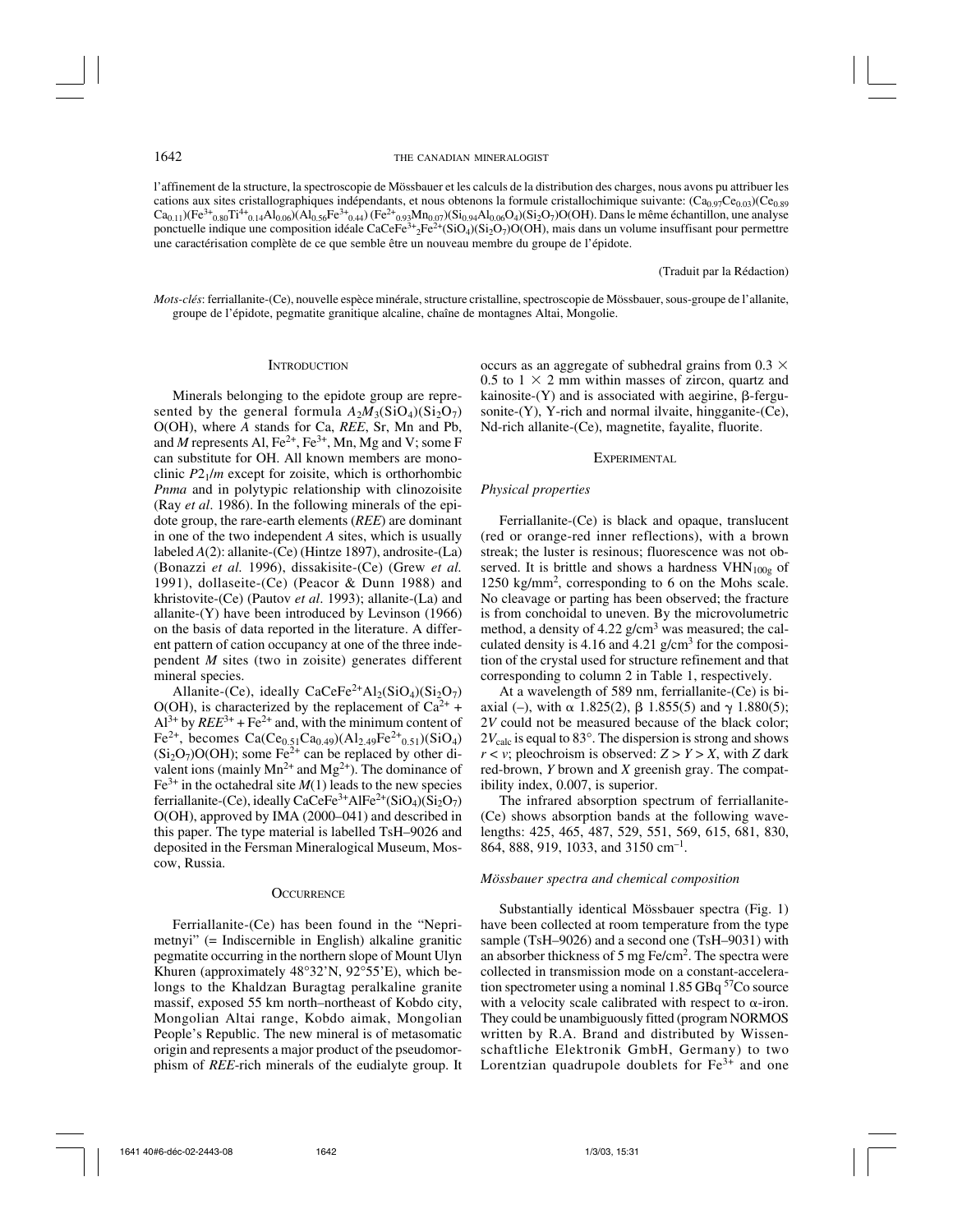

FIG. 1. Room-temperature Mössbauer spectra for two samples, TsH–9026 (top) and TsH– 9031 (bottom) of ferrial lanite-(Ce). The doublet corresponding to  $Fe<sup>2+</sup>$  is unshaded, and the two doublets corresponding to  $Fe<sup>3+</sup>$  are shaded black and gray.

Lorentzian quadrupole doublet for  $Fe<sup>2+</sup>$ . Conventional constraints (component widths and areas constrained to be equal) were applied. Effects due to thickness and differences in the recoil-free fraction were estimated and found to be within the quoted experimental uncertainty. Average values of the center shifts [1.068(5) mm/s for Fe<sup>2+</sup>; 0.359(5) and 0.334(5) mm/s for Fe<sup>3+</sup>, relative to  $\alpha$ -iron], the quadrupole splittings [1.62(1) mm/s for Fe<sup>2+</sup>; 1.78(1) and 0.85(1) mm/s for Fe<sup>3+</sup>], and the number of the fitted doublets show that:  $(i)$  Fe<sup>2+</sup> occupies only one octahedral site, which is distorted;  $(ii)$  Fe<sup>3+</sup> occupies two octahedral sites, one of which is more distorted than the other. From the areas of the fitted doublets, an average  $\text{Fe}^{3+}/(\text{Fe}^{2+} + \text{Fe}^{3+})$  value of 0.57(3) is obtained.

From the electron-microprobe data (Table 1), the following chemical formulae are obtained on the basis of 13 oxygen atoms per formula unit (apfu): (Ca<sub>1.17</sub>)  $Ce<sub>0.40</sub>La<sub>0.19</sub>Nd<sub>0.19</sub>Pr<sub>0.06</sub>)<sub>Σ2.01</sub>(Fe<sup>3+</sup><sub>1.43</sub>Fe<sup>2+</sup><sub>0.71</sub>Al<sub>0.61</sub>Ti<sub>0.14</sub>$  $Mn_{0.07}$ ) $_{2.96}$ [(Si<sub>2.89</sub>Al<sub>0.11</sub>) $_{23.00}$ O<sub>11</sub>]O(OH)<sub>1.01</sub> for the crystal structurally investigated (column 1, Table 1);  $(\text{Ca}_{1,12}\text{Ce}_{0,43}\text{La}_{0,18}\text{Nd}_{0,17}\text{Pr}_{0,05})_{\Sigma_{1,96}}(\text{Fe}^{3+}_{1,44}\text{Fe}^{2+}_{0,75})$ 

 $\text{Al}_{0.59}\text{Ti}_{0.14}\text{Mn}_{0.12}\text{)}_{\Sigma3.04}$  [(Si<sub>2.84</sub>Al<sub>0.16</sub>)<sub> $\Sigma3.00$ </sub>O<sub>11</sub>]O(OH)<sub>1.01</sub> for the mean composition of six different grains (column 2, Table 1);  $(Ca_{1,01}Ce_{0.50}La_{0.21}Nd_{0.18}Pr_{0.10}z_{2.00}$  $(Fe^{3+}_{1.55}Fe^{2+}_{0.85}Al_{0.24}Ti_{0.20}Mn_{0.14})\Sigma_{2.98}[(Si_{2.89}Al_{0.11})\Sigma_{3.00}$  $O_{11}$ ]O(OH)<sub>1.00</sub> for the domain poorest in Al (column 3, Table 1).

The  $Fe<sub>2</sub>O<sub>3</sub>$  and  $FeO$  contents were calculated on the basis of the isomorphic substitution Ca<sup>2+</sup> + Fe<sup>3+</sup>  $\leftrightarrow$  $REE^{3+}$  + (Fe,Mn)<sup>2+</sup> and are reasonably confirmed by wet-chemical analysis. Taking into account some zoning and variability in the level of the *REE*, Ca, Mn and Fe, the partitioning of Fe<sub>tot</sub> mentioned accumulates the analytical errors on the ratio  $Fe^{3+}/Fe^{2+}$ ; the average amount of  $Fe^{3+}/(Fe^{2+} + Fe^{3+}) = 0.65$  obtained from the electron-microprobe analysis is consistent with the value of 0.57(3) indicated by the Mössbauer spectra. A simplified formula for ferriallanite-(Ce) is  $(Ca,REE)$ <sub>2</sub>  $(Fe^{3+}, Fe^{2+}, Al)_3(SiO_4)(Si_2O_7)O(OH)$  or, ideally, also on the basis of the structure refinement discussed below,  $CaCeFe<sup>3+</sup>AlFe<sup>2+</sup>(SiO<sub>4</sub>)(Si<sub>2</sub>O<sub>7</sub>)O(OH)$ . The order of the octahedrally coordinated cations is according to the dominance in the sites  $M(1)$ ,  $M(2)$  and  $M(3)$ .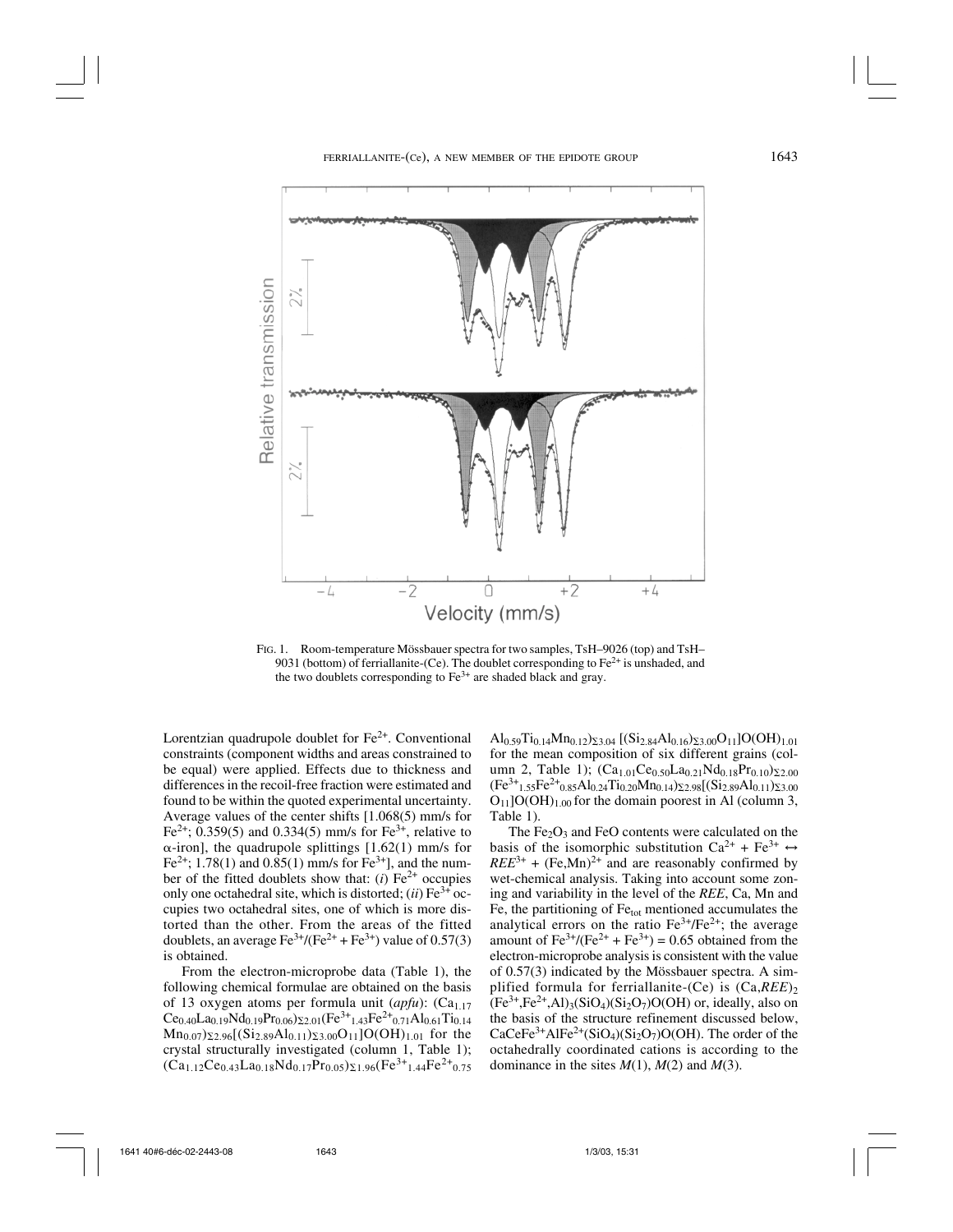# *Single-crystal X-ray crystallography*

Single-crystal X-ray-diffraction data were collected, from the best of a few selected crystals, on a four-circle Siemens *P*4 diffractometer and anisotropically refined with the SHELX package (Sheldrick 1997) starting from the coordinates published by Comodi & Zanazzi (1997) for clinozoisite. The relevant experimental data and information on the refinement are given in Table 2. The position of the hydrogen atom was detected in a difference electron-density map and refined. As already found by neutron (Ferraris *et al*. 1989; *cf.* Kvick *et al*. 1988) and X-ray diffraction (Catti *et al*. 1988, 1989) in strontian piemontite, the hydrogen atom is covalently bonded to  $O(10)$  [O(10)–H = 0.72(7) Å] and a hydrogen bond is established with  $O(4)$   $[O(10)...O(4)$  = 2.889(3) Å]. Table 3 reports the atom coordinates, the anisotropic displacement parameters and the number of refined electrons of the sites *A* and *M*. Table 4 shows the X-ray powder-diffraction data that have been indexed taking into account the calculated intensities of the diffraction maxima. A table with  $F_0$  and  $F_c$  is deposited at the Depository of Unpublished Data, CISTI, National Research Council of Canada, Ottawa, Ontario K1A 0S2, Canada.

TABLE 1. CHEMICAL COMPOSITION OF FERRIALLANITE-(Ce)

|             |        | ı             |        | 2             |        |  |
|-------------|--------|---------------|--------|---------------|--------|--|
|             | wt.%   | Range         | $wt$ % | Range         | wt.%   |  |
| SiO,        | 28.72  | 28.50-30.37   | 28.09  | 2689-3017     | 27.52  |  |
| TiO,        | 1.85   | $0.93 - 2.00$ | 1.84   | 073-2.53      | 2.53   |  |
| л,о,        | 6.07   | 5.41-6.30     | 6.26   | 2.83-8.50     | 2.83   |  |
| La,O,       | 5.12   | 3.57-5.44     | 4.90   | 2.04-7.14     | 5.42   |  |
| $c_{c,0}$   | 10.86  | 9.96-11.79    | 11.66  | 7.69-13.93    | 13.01  |  |
| Pr.O.       | 1.63   | $0.83 - 1.82$ | 1.46   | $0.60 - 2.61$ | 2.61   |  |
| Nd,O,       | 5.29   | 4.45-5.36     | 4.82   | 3.70-7.93     | 4.80   |  |
| CaO         | 10.85  | 10.56-10.91   | 10.33  | 8.72-14.33    | B.98   |  |
| FeO (total) | 25.30  | 25.02-27.57   | 25.79  | 23.29-29.44   | 27.20  |  |
| MnO         | 0.82   | 0.59-0.94     | 1.34   | $0.28 - 2.13$ | 1.57   |  |
| Total       | 96.51  |               | 96.49  |               | 96 47  |  |
| $Fe2O3$ .   | 18.88  |               | 18,99  |               | 19.62  |  |
| FeO*        | 8.44   |               | 8.83   |               | 9.68   |  |
| н,о••       | 1.48   |               | 1.48   |               | 1.43   |  |
| Total       | 100.01 |               | 100,00 |               | 100.00 |  |
| Fe O, + FeO | 27.32  |               | 27,82  |               | 29.30  |  |

1. Crystal used for structure refinement; four point-analyses were made with wavelength-dispersion electron microprobe JXA-50A; standards: chkalovite (Si), ilmenite (Ti, Fe), microcline (Al), LaP<sub>1</sub>O<sub>11</sub> (La), CeP<sub>1</sub>O<sub>11</sub> (Ce), PrP<sub>1</sub>O<sub>11</sub> (Pr), NdP<sub>5</sub>O<sub>11</sub> (Nd) and wollastonite (Ca).

2. Average of 8 point-analyses from six different grains; ASEM JSM-5300 electron microprobe equipped with energy-dispersion micro-analyzer Link ISIS; standards: chkalovite (Si), metallic Ti, Al, Fe and Mn, nacaphite (Ca), REE(PO<sub>4</sub>) for REE.

3. Composition poorest in Al.

Fe<sub>2</sub>O<sub>2</sub> and FeO calculated according to the substitution Ca<sup>2</sup><sup>+</sup> + Fe<sup>3+</sup> - REE<sup>3+</sup> +  $^{VI}$ (Fe,Mn)<sup>2</sup>'; a wet-microchemical determination gave 4.14%  $Al_2O_3$ , 20.09% Fe<sub>2</sub>O<sub>3</sub>, 8 43% FeO, 1.64% MnO.

\*\* amount of H<sub>2</sub>O inferred on the basis of stoichiometry and charge balance; 1.5% was determined by thermal analysis in  $N<sub>2</sub>$  atmosphere. No other elements with atomic number higher than 10 were detected by electron-microprobe analysis.

# **DISCUSSION**

# *The structure*

The structure of ferriallanite-(Ce) (Fig. 2) shows the typical features of the monoclinic epidotes, in which two types of chains of edge-sharing octahedra run along [010]. One chain consists of *M*(2) octahedra only; in the second chain the row of *M*(1) octahedra is decorated on both sides by *M*(3) octahedra. The chains are connected both by isolated (SiO<sub>4</sub>) and corner-sharing pairs (Si<sub>2</sub>O<sub>7</sub>) of tetrahedra, thus establishing a three-dimensional framework; the cations at sites *A*(1) and *A*(2) occupy two types of large cavities.

As is the case for the entire epidote group (see references), in particular for allanite-(Ce) (Dollase 1971), the coordination polyhedra for the *A* cations are characterized by a large spread of the cation-oxygen bonds. In Table 5 we report only the *A*–O distances shorter than 3 Å; the relevant effective coordination numbers ECoN (Table 5; Hoppe 1979) show how distorted the coordination polyhedra are, even for these nearest atoms of oxygen. The complete picture is as follows: *A*(1) has a coordination  $6 + 1 + 3$ , having O(9) twice at a distance of 3.168 Å and once at 3.141 Å;  $A(2)$  has a coordination  $6 + 2 + 3$  having O(8) twice at 3.053 Å and once at 3.147 Å. The interaction of the cations occupying the two *A* sites with oxygen atoms at a distance of  $\sim$ 3 Å is demonstrated by the charge distribution (CD) calculation (Table 6; see below); the actual second sphere of neighbor oxygen atoms begins only at distances longer than 3.8 Å. Whereas the sites  $M(1)$  and  $M(2)$  are only moderately distorted relative to octahedral coordination, *M*(3), as already mentioned, is strongly distorted and shows  $a 4 + 2$  coordination, as occurs also in the other structures of the epidote group, independently of the type of cations (see below).

TABLE 2. MISCELLANEOUS INFORMATION ABOUT THE CRYSTAL AND REFINEMENT DATA FOR FERRIALLANITE-(Ce)

| r (Å)                             | 8.962(2)                       | b(A)                              | 5.336(2)  |
|-----------------------------------|--------------------------------|-----------------------------------|-----------|
| c (A)                             | 10.182(2)                      | β(°)                              | 115.02(1) |
| V (Å )                            | 482.6(2)                       |                                   |           |
| Space group                       | $P2,$ Im                       | z                                 | 2         |
| Absorption                        |                                |                                   |           |
| coefficient (mm <sup>-1</sup> )   | 8.69                           | F(000)                            | 581.4     |
| Crystał size (mm)                 | $0.07 \times 0.18 \times 0.18$ | Radiation                         | MoKa      |
| 20 range (°)                      | 70.01                          | R(int)                            | 0.0355    |
| Collected reflections             | 4471                           | Unique reflections                | 2296      |
| $F_c > 4\sigma(F_c)$              | 2095                           |                                   |           |
| Method of refinement:             |                                | Full-matrix least squares on $F2$ |           |
| Weights                           |                                | $1/0(F, \hat{ } )$                |           |
| Number of refined parameters      |                                | 129                               |           |
| Goodness of fit on $\mathsf{F}^2$ |                                | 1.124                             |           |
| R, [F, > 4σ(F,)]                  |                                | 0.026                             |           |
| κR,                               |                                | 0.066                             |           |
| R, (ail data)                     |                                | 0.030                             |           |
| GooF                              |                                | 1.124                             |           |
|                                   |                                |                                   |           |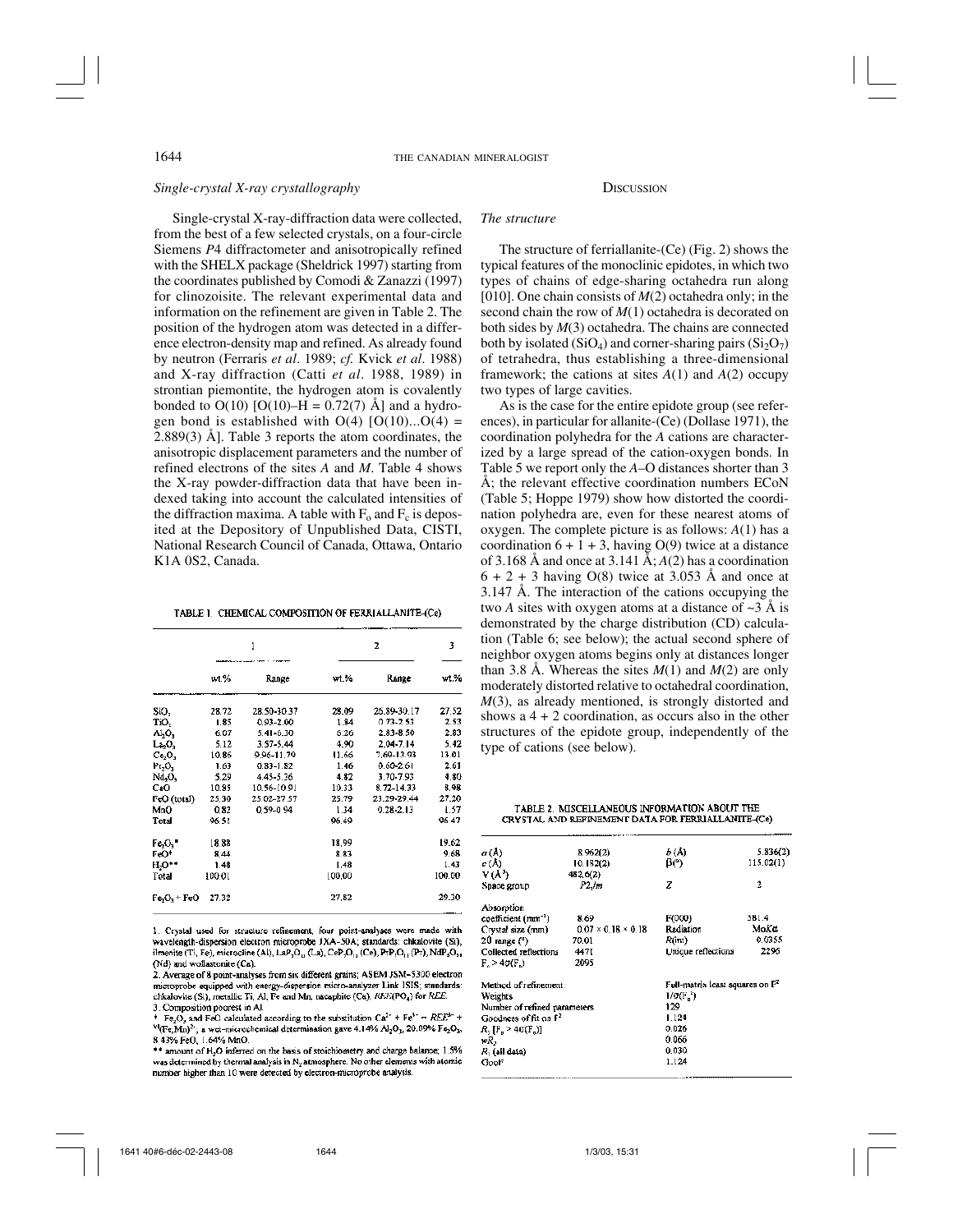TABLE 3. FINAL ATOMIC PARAMETERS FOR FERRIALLANTIE-(Ce) AND ELECTRONS PER SITE WHERE REFINED (el.,)

| Site                 | $el_{\rm ref}$ | x          | у         | z          | $U_{\rm eq}$ | $U_{\rm tr}$ | $U_n$     | $U_{\rm u}$ | $U_{2}$      | $U_{11}$  | $U_{12}$     |
|----------------------|----------------|------------|-----------|------------|--------------|--------------|-----------|-------------|--------------|-----------|--------------|
| $A(1)$ <sup>*</sup>  | 21,33(14)      | 0.75559(8) | 3/4       | 0.484(7)   | 0.129(2)     | 0.0199(3)    | 0,0098(3) | 0.0139(3)   | 0            | 0.0120(2) | 0            |
| $A(2)$ <sup>*</sup>  | 53.67(17)      | 0.5930(2)  | 3/4       | 0.42969(2) | 0.101(1)     | 0.0073(1)    | 0.0141(1) | 0.0080(1)   | 0            | 0.0023(1) | 0            |
| Si(1)                |                | 0.3426(1)  | 3/4       | 0.03835(9) | 0.069(2)     | 0.0060(3)    | 0.0072(3) | 0.0073(3)   | 0            | 0.0027(3) | 0            |
| Si(2)                |                | 0.6854(1)  | 1/4       | 0.27559(9) | 0.079(2)     | 0.0069(3)    | 0.0083(3) | 0.0094(4)   | 0            | 0.0043(3) | 0            |
| Si(3)                |                | 0.1930(1)  | 3/4       | 0.32639(9) | 0.066(2)     | 0.0050(3)    | 0.0075(3) | 0.0074(3)   | 0            | 0.0027(3) | 0            |
| $M(1)$ <sup>+*</sup> | 24.08(5)       | 0          | 0         | 0.         | 0.068(1)     | 0,0057(2)    | 0.0063(2) | 0.0084(2)   | 0.0005(1)    | 0.0029(2) | $-0.0001(1)$ |
| $M(2)^n$             | 18.73(3)       | 0          | 0         | 1/2        | 0.077(2)     | 0.0060(3)    | 0.0070(3) | 0.0093(3)   | $-0.0007(2)$ | 0.0023(2) | 0.0004(2)    |
| $M(3)$ **            | 25,52(5)       | 0.30699(6) | 1/4       | 0.21701(5) | 0.095(2)     | 0.0058(2)    | 0.0106(2) | 0.0100(2)   | 0            | 0.0012(2) | 0            |
| O(1)                 |                | 0.2382(2)  | 0.9863(3) | 0.0256(2)  | 0.100(3)     | 0.0088(6)    | 0.0068(6) | 0.0160(7)   | 0,0002(5)    | 0.0068(5) | 0.0010(5)    |
| O(2)                 |                | 0.3169(2)  | 0.9691(3) | 0.3670(2)  | 0.098(3)     | 0.0082(6)    | 0.097(6)  | 0.0106(6)   | 0.0003(5)    | 0.0031(5) | $-0.0017(5)$ |
| O(3)                 |                | 0.7955(2)  | 0.0178(3) | 0.3304(2)  | 0.125(3)     | 0.0103(7)    | 0.0077(6) | 0.0152(7)   | $-0.0012(5)$ | 0.0013(6) | 0.0004(5)    |
| O(4)                 |                | 0.0627(3)  | 1/4       | 0.1374(2)  | 0.093(4)     | 0.0075(9)    | 0.0107(9) | 0.0079(9)   | 0            | 0.0016(7) | 0            |
| O(5)                 |                | 0.0525(3)  | 3/4       | 0.1558(3)  | 0.101(4)     | 0.0098(9)    | 0.0109(9) | 0.0085(9)   | 0            | 0.0030(7) | o            |
| O(6)                 |                | 0,0742(2)  | 3/4       | 0.4132(3)  | 0.104(4)     | 0.0098(9)    | 0.0118(9) | 0.0130(1)   | 0            | 0.0075(8) | 0            |
| O(7)                 |                | 0.5102(3)  | 3/4       | 0.1814(3)  | 0.123(4)     | 0.0100(1)    | 0.0150(1) | 0.0099(9)   | $\bf{0}$     | 0.0020(8) | 0            |
| O(8)                 |                | 0.5445(3)  | 1/4       | 0.3325(3)  | 0,168(5)     | 0.0080(1)    | 0,032()   | 0.012(1)    | 0            | 0.0055(8) | 0            |
| O(9)                 |                | 0.6041(3)  | 1/4       | 0.0977(3)  | 0.144(4)     | 0.015(1)     | 0.020(1)  | 0.0098(9)   | 0            | 0,0064(8) | 0            |
| O(10)                |                | 0.0937(3)  | 1/4       | 0.4316(3)  | 0.115(4)     | 0.01(1)      | 0.014(1)  | 0.011(1)    | $\bf{0}$     | 0.0054(8) | 0            |
| н                    |                | 0.083(8)   | 1/4       | 0.358(7)   | 0.05         |              |           |             |              |           |              |

\* The scattering curve of Ce was used. \*\* The scattering curve of Fe was used. \* Fe versus Al scattering curve used.



FIG. 2. Crystal structure of ferriallanite-(Ce) seen approximately along [010]. Red, green and blue octahedra represent around the *M*(1), *M*(2) and *M*(3) sites, respectively. The *A*(1), *A*(2) sites and the hydrogen atoms are represented by green, red and black circles. The SiO<sub>4</sub> tetrahedra are shown in yellow. The dashed red lines indicate the hydrogen bonds.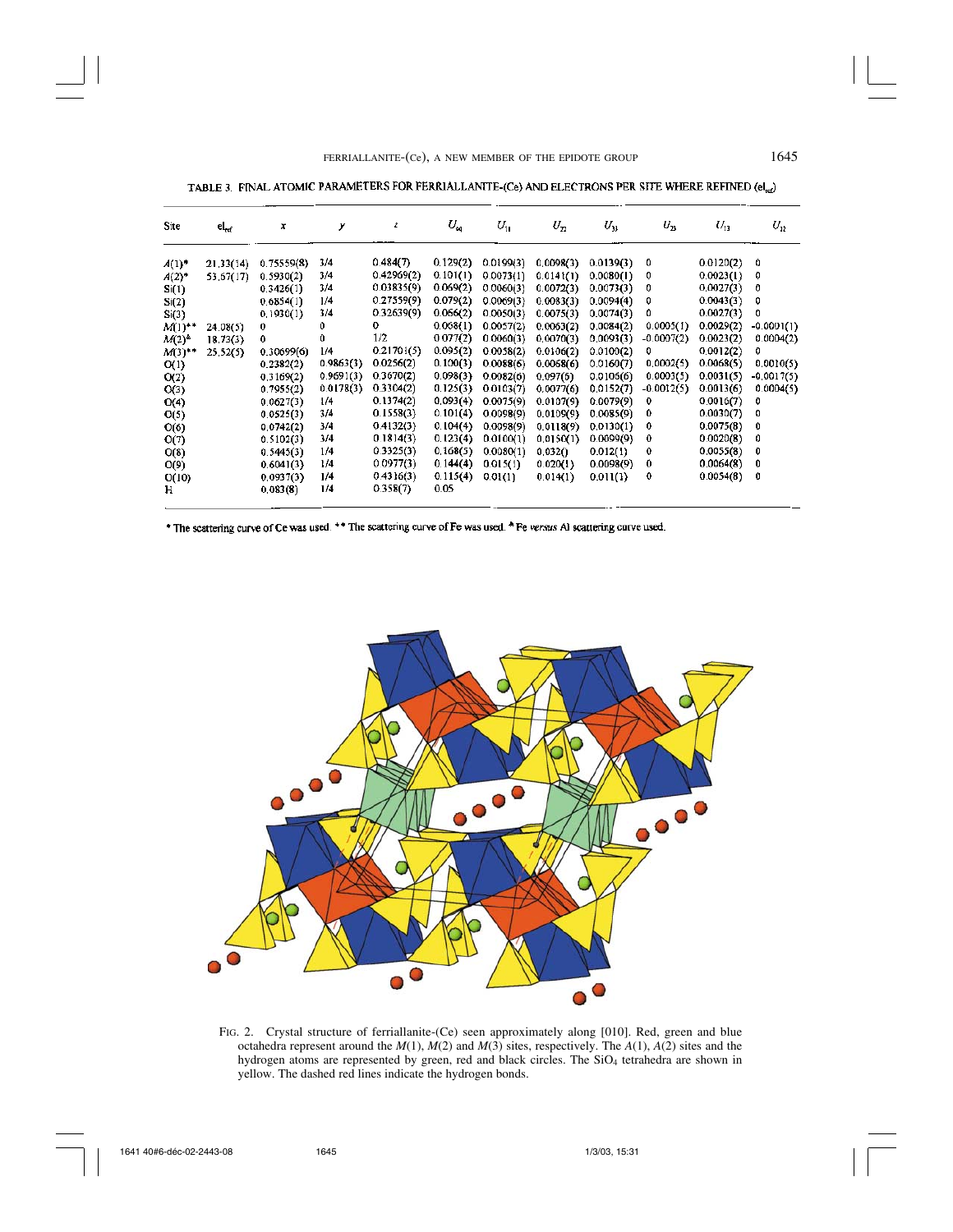TABLE 4. X-RAY POWDER-DIFFRACTIONDATA FOR FERRIALLANITE-(Ce)

| $I_{sh}$ | $I_{\rm ext}$ | $d_{\rm obs}$ | $d_{\rm esc}$ | hkl              | łμ. | $I_{\text{max}}$ | d.   | $d_{\rm out}$ | hH               |
|----------|---------------|---------------|---------------|------------------|-----|------------------|------|---------------|------------------|
| 20       | 22            | 9.30          | 9.23          | 001              | 15  | 12               | 2.31 | 2.301         | 304              |
| 40       | 38            | 8.07          | 8,00          | T٥۱              | 100 | 13               | 2.18 | 2.224         | 122              |
| 20       | 17            | 5.15          | 5.12          | 101              |     | 9                |      | 2.212         | T23              |
| 25       | 22            | 5.08          | 5.03          | $\overline{1}02$ |     | 27               |      | 2.186         | 401              |
| 15       | 5             | 4.92          | 4.93          | 011              | 80  | 24               | 2.14 | 2.170         | 221              |
| 20       | 20            | 4.77          | 4.74          | 110              |     | 7                |      | 2.167         | 403              |
| 15       | 18            | 4.59          | 4.61          | 002              |     | 25               |      | 2.151         | 223              |
| 15       | Ħ             | 4.03          | 4.00          | 202              |     | 7                |      | 2.145         | 014              |
| 35       | 10            | 3.58          | 3.62          | 012              | 40  | 16               | 2.10 | 2.117         | 023              |
| 55       | 60            | 3.55          | 3.55          | $\overline{2}11$ |     | 11               |      | 2.067         | 203              |
| 20       | 16            | 3.33          | 3.33          | 210              | 15  | 3                | 1.96 | 1969          | 323              |
| 35       | 14            | 3.26          | 3.24          | 201              | 20  | 21               | 1.90 | 1.904         | 224              |
| 5        | 4             | 3.20          | 3.18          | 203              | 10  | 8                | 1.86 | 1.888         | 312              |
| 40       | 31            | 2.94          | 2.94          | 302              | 10  | 5                | 1.82 | 1.810         | 024              |
| 65       | 100           | 2.93          | 2.93          | T 13             | ţû  | 10               | 1.75 | 1777          | 422              |
| 2\$      | 34            | 2.88          | 292           | 020              | 10  | īΟ               | 1.72 | 1.715         | $\overline{4}15$ |
| 20       | 14            | 2.85          | 2.84          | 211              | 10  | 5                | 1.69 | 1.695         | 206              |
| 80       | 53            | 2.72          | 2746          | 120              | 15  | 16               | 1.68 | 1.687         | ī33              |
|          | 40            |               | 2.721         | 013              | 10  | 28               | 1.64 | 1.650         | 424              |
| 55       | 21            | 2.69          | 2.707         | 300              | 35  | 17               | 1.63 | 1.625         | 331              |
| 10       | 6             | 2.65          | 2.667         | 303              | 10  | 11               | 1.59 | 1.592         | 406              |
| 60       | 61            | 2.63          | 2.638         | 311              | 10  | 12               | 1.53 | 1.563         | 412              |
| 35       | 34            | 2.56          | 2558          | 202              | 50  | 23               | 1.46 | 1.459         | 040              |
| 15       | 13            | 2.54          | 2.524         | 122              | 15  | 8                | 1.42 | 1.419         | 215              |
| 10       | 6             | 2.51          | 2.516         | Ī04              |     | 12               |      | 1.418         | 422              |
| IS       | 18            | 2.42          | 2.426         | $\overline{3}13$ | 10  | 3                | 1.37 | 1.362         | 502              |
| 55       | 21            | 2.34          | 2.358         | 222              |     | \$               |      | 1.360         | 026              |

\* CuKa radiation, Guinier camera. Calculated values ( $I_{\text{out}}$  and  $d_{\text{out}}$ ) are taken from the single-crystal data.

TABLE 5. SELECTED INTERATOMIC DISTANCES (Å) AND ANGLES (°) FOR FERRIALLANITE-(Ce)\*

| $A(1) - O(1) \times 2$  | 2.370(2) | $M(3)$ -O(1) ×2       | 2,315(2) |
|-------------------------|----------|-----------------------|----------|
| $A(1)-O(3) \times 2$    | 2328(2)  | $M(3)-O(2) \times 2$  | 2.217(2) |
| $A(1)$ -O(5)            | 2.630(3) | $M(3)$ -O(4)          | 1.987(2) |
| $A(1)$ -O(6)            | 2.979(3) | $M(3)$ -O(8)          | 1.948(3) |
| A(1)-O(7)               | 2,360(3) | $< M(3) - O$          | 2.117    |
| $<$ A(1)-O>             | 2.534    |                       |          |
|                         |          | Si(1)-O(1) ×2         | 1.641(2) |
| $A(2)-O(2) \times 2$    | 2,492(2) | Si(1)-O(7)            | 1.590(3) |
| $A(2)-O(2)^{2}\times 2$ | 2.613(2) | Si(1)-O(9)            | 1.646(3) |
| $A(2)$ -O(3) ×2         | 2.883(2) | $\leq$ i(1)-0>        | 1.626    |
| $A(2)-O(7)$             | 2,314(3) |                       |          |
| $A(2)-O(10)$            | 2.555(3) | $Si(2)-O(3) \times 2$ | 1,630(2) |
| $< A(2)-O>$             | 2.571    | $Si(2)-O(8)$          | 1.597(3) |
|                         |          | Si(2)-O(9)            | 1642(3)  |
|                         |          | $<$ Si(2)-O>          | 1.623    |
| $M(1)-O(1) \times 2$    | 2.040(2) |                       |          |
| $M(1)$ -O(4) ×2         | 1.933(2) | $Si(3)-O(2) \times 2$ | 1.628(2) |
| $M(1)$ O(5) $\times$ 2  | 2 058(2) | $Si(3)$ -O(5)         | 1.659(3) |
| <m(1)-0></m(1)-0>       | 2.010    | Si(3)-O(6)            | 1.646(2) |
|                         |          | < Si(3)-O>            | 1.644    |
| $M(2)-O(3) \times 2$    | 1.917(2) |                       |          |
| $M(2)$ -O(6) ×2         | 1.962(2) | $Si(1)$ -O(9)-Si(2)   | 141.0(2) |
| $M(2)-O(10) \times 2$   | 1.953(2) |                       |          |
| $< M(2)-O$              | 1.964    |                       |          |

\* See text for additional distances at the sites A.

### *Crystal chemistry*

The following features are crucial for the determination of the crystal-chemical formula of ferriallanite-(Ce).

TABLE 6. CHARGE AT THE SITE (Con<sup>1</sup> COMPARED WITH THE CALCULATED CHARGE-DISTRIBUTION (CD) AND BOND-VALENCE (BV) FOR FERRIALLANITE-(Ce)

| Site  | $c_{\infty}$ | CD   | B٧   | ECoN* | Site       | $c_{\ast}$ | CD      | BV              |
|-------|--------------|------|------|-------|------------|------------|---------|-----------------|
| A(1)  | 2.03         | 2.03 | 2.13 | 5.91  | 0(1)       | -2         | $-1.94$ | $-1.94$         |
| A(2)  | 2.89         | 2.78 | 2.83 | 7.49  | O(2)       | -2         | $-2.07$ | $-1.93$         |
| MD    | 3.14         | 3.19 | 3.07 | 583   | O(3)       | -2         | $-2.04$ | $-2.04$         |
| M(2)  | 3            | 2.93 | 3.15 | 5.98  | $O(4)^{3}$ | -2         | -2.00   | $-1.78^{\circ}$ |
| M(3)  | 2            | 2.04 | 2.09 | 4.71  | O(5)       | -2         | $-1.96$ | $-1.97$         |
| Si(1) | 4            | 4.06 | 3.93 | 3.97  | O(6)       | -2         | $-1.93$ | $-2.03$         |
| Si(2) | 4            | 4.12 | 3.98 | 3.99  | O(7)       | -2         | $-2.10$ | $-2.02$         |
| Si(3) | 3.93         | 3.93 | 3.81 | 3.99  | O(8)       | -2         | $-1.84$ | $-1.94$         |
| н     |              | 0.93 | 0.98 | 1.45  | O(9)       | $-2$       | $-1.89$ | $-2.09$         |
|       |              |      |      |       | $OH***$    | - 1        | $-2.20$ | $-1.354$        |

<sup>1</sup> According to the assigned site-population (Table 7). <sup>\*</sup> Effective coordinationnumber for cations (see text). " $\cdot$  OH = O(10), donor of the hydrogen bond; the neutron coordinates of Ferraris et al. (1989) were used for the calculation of CD (see text). <sup>5</sup> Acceptor of the hydrogen bond. <sup>4</sup> Without the contribution of the H atom.

TABLE 7. SITE OCCUPANCY FOR FERRIALLANTTE-(Ce) ON THE BASIS OF THE NUMBER OF REFINED ELECTRONS (el ) PER SITE

| Site  | eL,        | Site occupancy <sup>5</sup>                     | *el_  | Charge | $\mathbf{L}_{\mathrm{em}}$ | Ł.    |
|-------|------------|-------------------------------------------------|-------|--------|----------------------------|-------|
| A(1)  | 21.33(14)  | $Ca0$ $Ce0.03$                                  |       | 2.03   | 2.521                      | 2.534 |
| A(2)  | 53.67(17)  | Ce <sub>0.99</sub> Ca <sub>0.11</sub>           | 71.42 | 289    | 2.540                      | 2.571 |
| M(1)  | 24.08(5)   | $Fe^{3+}{}_{0.00}Ti^{4+}{}_{0.10}Al_{0.06}$     |       | 3.14   | 1.957                      | 2.010 |
| M(2)  | 18.73(3)   | Al <sub>and</sub> Fe <sup>3</sup> u.u           |       | 3.00   | 1.942                      | 1.964 |
| M(3)  | 25.32(5)   | $\mathrm{Fe^{2+}}_{0.01}$ M $\mathrm{n_{0.01}}$ | 69.32 | 2.00   | 2014                       | 2.117 |
| Si(3) | 14 (fixed) | $\mathrm{Si_{c.m}}\mathrm{Al_{u.m.}}$           | 13.89 | 3.94   | 1.668                      | 1.644 |

 $t$  The REE site is assumed to be populated by Ce only for purpose of site-occupancy refinement. \* The number of electrons expected from the chemical analysis of the crystal used for the structure refinement (see text): cumulative values normalized to full occupancy are given for the sites  $A$  and  $M$ .  $^*$  Expected site-oxygen bond lengths (Å) for the compositions shown according to the following ionic radii (Shannon 1976): O 1.40, Ca 1.12, Ce 1.143, Fe<sup>2+</sup> 0.55, Fe<sup>2+</sup> 0.61, Mn 0.67, <sup>VI</sup>AI 0.535, <sup>IV</sup>AI 0 39, Si 0.26 Å. <sup>5</sup> Observed average bond-lengths (Å) (Table 3).

1. The chemical composition (Table 1); in particular, the total amount of Fe must be distributed over three *M* sites.

2. For the refined number of electrons at the cation sites where mixed occupancy occurs (Tables 3, 7), most of the Al must stay in the *M*(2) site, *i.e.,* the poorest in electrons, as usually found for epidotes, in particular for allanite-(Ce) (Dollase 1971).

3. According to the results of Mössbauer spectroscopy (see also Dollase 1973),  $Fe<sup>2+</sup>$  occurs in only one octahedral site, which is distorted, and the amount of Fe3+ is split between two octahedral sites. Neither of these two sites can coincide with that assigned to  $Fe<sup>2+</sup>$ (Table 7).

4. According to the values of the effective coordination-number (EcoN, Table 6; Hoppe 1979), *M*(3) is the most distorted octahedral site. This is a constant feature of the epidote-group structures and is related to the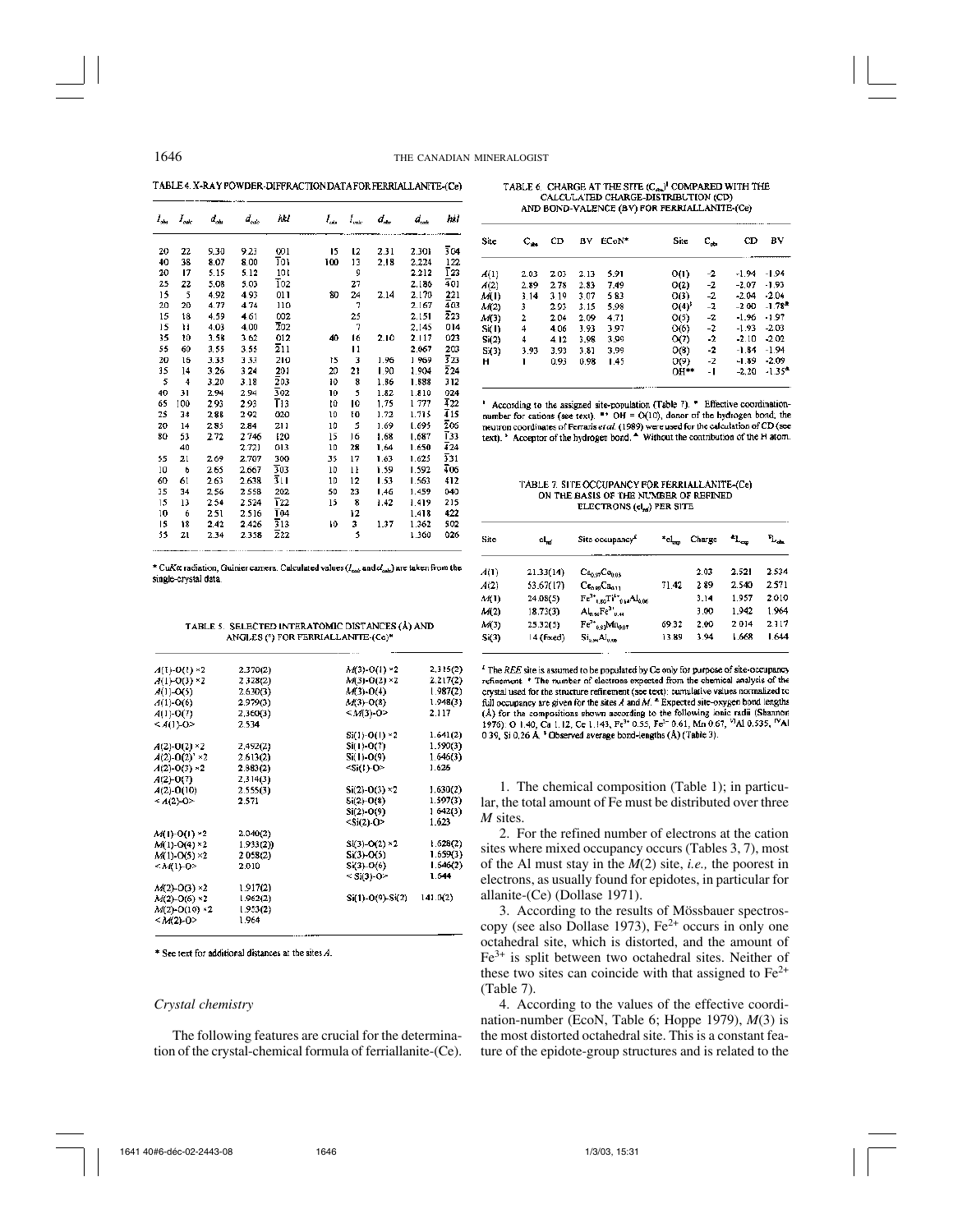absence of symmetry constraints on *M*(3), as discussed by Ferraris *et al*. (1989).

5. The small amount of tetrahedrally coordinated Al should reasonably be located in the larger (Table 5) and isolated Si(3)O4 tetrahedron.

On the basis of the features listed above, the following crystal-chemical formula is assigned to the crystal of ferriallanite-(Ce) whose structure has been refined (all *REE* are ideally indicated as Ce):  $(Ca_{0.97}Ce_{0.03})$ (Ce<sub>0.89</sub>Ca<sub>0.11</sub>)(Fe<sup>3+</sup><sub>0.80</sub>Ti<sup>4+</sup><sub>0.14</sub>Al<sub>0.06</sub>)(Al<sub>0.56</sub>Fe<sup>3+</sup><sub>0.44</sub>)  $(Fe^{2+}_{0.93}Mn_{0.07})(Si_{0.94}Al_{0.06}O_4)(Si_2O_7)O(OH)$ . The ratio Ca/Ce, 1.17 in this formula, is constrained by the total number of electrons (75.00, Table 7) belonging to the two *A* sites according to the structure refinement. The value of this ratio differs from 1.39, obtained by chemical analysis. Owing to charge balance, this difference is reflected in the ratio  $Fe^{3+}/(Fe^{2+} + Fe^{3+})$ , which is 0.57 in the structural crystal-chemical formula, instead of 0.65 as in the analytical formula given above. However, the former value corresponds exactly to that indicated by the Mössbauer analysis. Reasonably, the difference is due to zoning and analytical errors, mainly involving *REE*, as mentioned above.

The partitioning of cations shown in the structural crystal-chemical formula has been checked by calculations of charge distribution (CD; Hoppe *et al.* 1989, Nespolo *et al.* 1999, 2001) and bond valence (BV; Brown & Wu 1976) in light of competing hypotheses, like the assignment of Fe<sup>2+</sup> to the site  $M(1)$  (Table 6). For a comparison with the values of the mean bondlengths (Table 5), Table 7 also gives the values of the bond lengths to be expected for the mixed cations indicated according to the ionic radii published by Shannon (1976). To complete the number of positive charges in the structure, the position of the H atom obtained in the neutron-diffraction study of a sample of strontian piemontite by Ferraris *et al*. (1989) has been used for the CD calculation. In fact, the position obtained in the present study is too approximate, which is not unusual for X-ray-diffraction data. Of course, the position of H cannot be exactly the same in the two structures, and that may explain the high charge obtained for the OH group,  $O(10)$ .

The assignment of  $Fe^{2+}$  to  $M(3)$  is in accordance with the results published by Dollase (1973) for allanite-(Ce), where he also estimated a concentration of  $Fe<sup>3+</sup>$  higher in  $M(1)$  than in  $M(3)$ , *i.e.*, the reverse of the normal distribution in epidote-group minerals. Actually, as mentioned above, in ferriallanite-(Ce) the concurrent high occurrence of  $Fe<sup>2+</sup>$ , which occupies only one site, and  $Fe<sup>3+</sup>$ , which partitions between two sites, excludes the presence of  $\bar{F}e^{3+}$  in the same site as  $Fe^{2+}$ .

### **CONCLUSIONS**

The majority of allanite-subgroup minerals contain both  $Fe^{2+}$  and  $Fe^{3+}$ ; in general, these minerals have a composition  $(Ca_{2-x}REE_x)(Al_{3-x-y}Fe^{2+}xFe^{3+}y)(SiO_4)$   $(Si<sub>2</sub>O<sub>7</sub>)O(OH)$ , where  $0.50 < x \le 1.00$  and  $x + y < 2.49$ . A preference of *y* around 0.3 is noted (Kepezhinskas & Khlestov 1971); the highest value of *y*, 0.84, is reported by Krivdik *et al.* (1989). The present description of ferriallanite-(Ce) shows that members with  $y > 1$  and  $Fe<sup>3+</sup>$  dominant in the site  $M(1)$  occur, whereas Al still dominates in  $M(2)$ . In an allanite-(Ce) – ferriallanite-(Ce) solid solution, ideally the end members have formula  $CaCeFe<sup>2+</sup>A1<sub>2</sub>(SiO<sub>4</sub>)(Si<sub>2</sub>O<sub>7</sub>)O(OH)$  [allanite-(Ce)] and  $CaCeFe<sup>3+</sup>AlFe<sup>2+</sup>(SiO<sub>4</sub>)(Si<sub>2</sub>O<sub>7</sub>)O(OH)$  [ferriallanite-(Ce)]. The composition poorest in Al reported in Table 1 corresponds to a *REE*-bearing member of the epidote group with ideal formula  $CaCeFe^{2+}Fe^{3+2}(SiO_4)(Si_2O_7)$ O(OH). However, insufficient material is available for a full characterization of this potentially new epidote.

#### **ACKNOWLEDGEMENTS**

The authors are grateful to T.S. Ercit, W.H. Blackburn, J.A. Mandarino and R.F. Martin for constructive critical comments, which improved the text. E.S. benefitted from a NATO Guest Fellowship grant by CNR (Rome) and University of Torino exchange program. The contributions of G.F. and G.I. are in the context of COFIN/MIUR and CNR projects.

## **REFERENCES**

- BONAZZI, P, MENCHETTI, S. & REINECKE, T. (1996): Solid solution between piemontite and androsite-(La), a new mineral of the epidote group from Andros Island, Greece. *Am. Mineral.* **81**, 735-742.
- BROWN, I.D. & WU, KANG KUN (1976): Empirical parameters for calculating cation–oxygen bond valences. *Acta Crystallogr.* **B32**, 1957-1959.
- CATTI, M., FERRARIS, G. & IVALDI, G. (1988): Thermal behavior of the crystal structure of strontian piemontite. *Am. Mineral.* **73**, 1370-1376.
- $\&$   $\&$   $\qquad \qquad$  (1989): On the crystal chemistry of strontian piemontite with some remarks on the nomenclature of the epidote group. *Neues Jahrb. Mineral., Monatsh*., 357-366.
- COMODI, P. & ZANAZZI, P.F. (1997): The pressure behaviour of clinozoisite and zoisite: an X-ray diffraction study. *Am. Mineral.* **82**, 61-68.
- DOLLASE, W.A. (1971): Refinement of the crystal structures of epidote, allanite and hancockite. *Am. Mineral.* **56**, 447-464.
	- (1973): Mössbauer spectra and iron distribution in the epidote-group minerals. *Z. Kristallogr.* **138**, 41-63.
- FERRARIS, G., IVALDI, G., FUESS, H. & GREGSON, D. (1989): Manganese/iron distribution in a strontian piemontite by neutron diffraction. *Z. Kristallogr*. **187**, 145-151.
- GREW. E.S., ESSENE, E.J., PEACOR, D.R., SU, SHU-CHUN & ASAMI, M. (1991): Dissakisite-(Ce), a new member of the